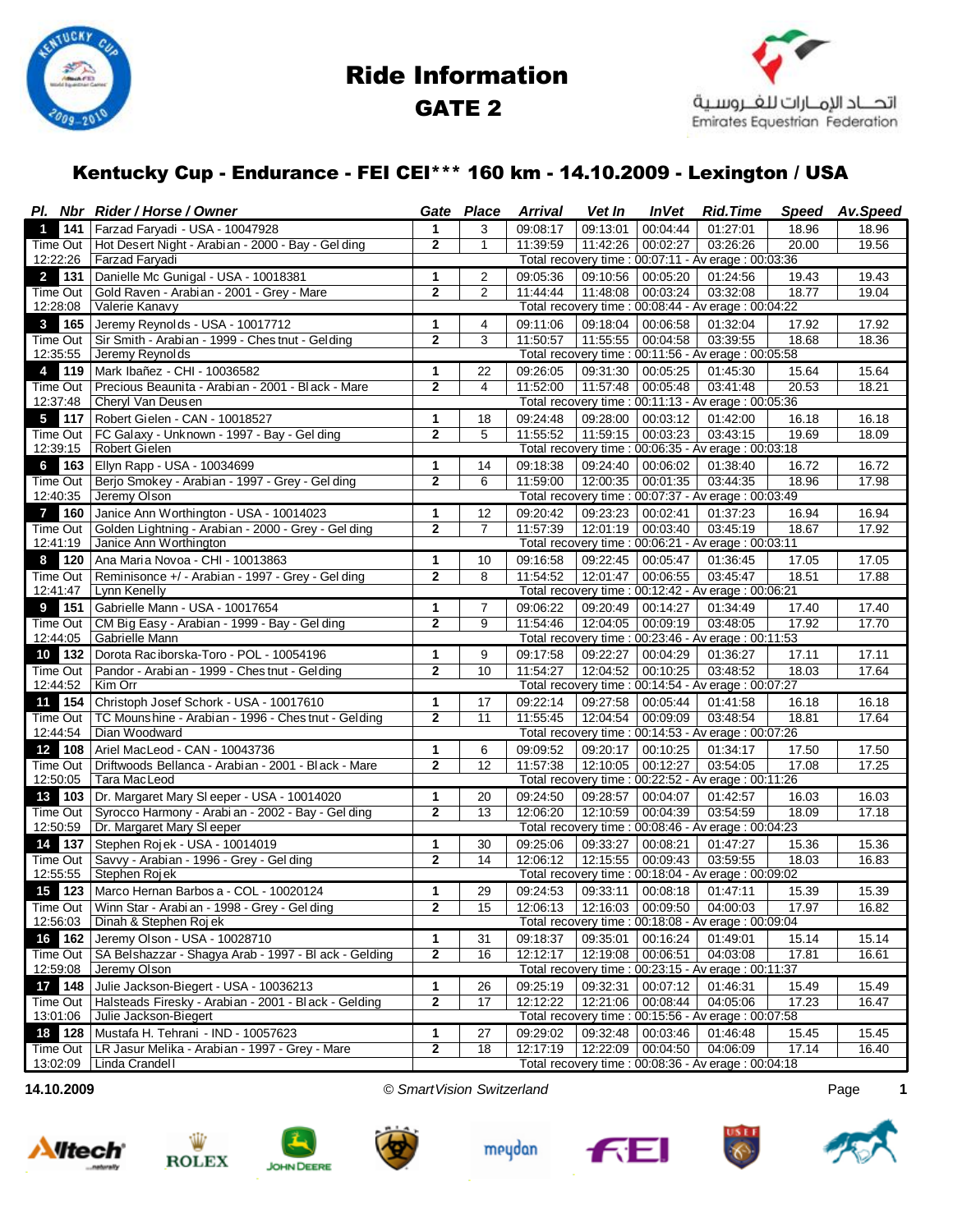

# Ride Information GATE 2



### Kentucky Cup - Endurance - FEI CEI\*\*\* 160 km - 14.10.2009 - Lexington / USA

|                       | Pl. Nbr Rider / Horse / Owner                                  | Gate                                                 | Place           | <b>Arrival</b>       | Vet In               | <i><b>InVet</b></i>  | <b>Rid.Time</b>                                                  | <b>Speed</b>   | Av.Speed       |  |
|-----------------------|----------------------------------------------------------------|------------------------------------------------------|-----------------|----------------------|----------------------|----------------------|------------------------------------------------------------------|----------------|----------------|--|
| 161<br>19             | Jennifer Lynn Niehaus - USA - 10017706                         | $\mathbf{1}$                                         | 16              | 09:20:38             | 09:27:52             | 00:07:14             | 01:41:52                                                         | 16.20          | 16.20          |  |
| Time Out              | NH Copperblaze - Arabian - 1996 - Ches tnut - Gelding          | $\mathbf{2}$                                         | 19              | 12:18:29             | 12:28:34             | 00:10:05             | 04:12:34                                                         | 15.85          | 15.99          |  |
| 13:08:34              | Ruth Waltenspiel                                               |                                                      |                 |                      |                      |                      | Total recovery time : 00:17:19 - Av erage : 00:08:39             |                |                |  |
| 156<br>20             | Joyce Sousa - USA - 10017723                                   | 1                                                    | 15              | 09:20:23             | 09:27:23             | 00:07:00             | 01:41:23                                                         | 16.27          | 16.27          |  |
| Time Out<br>13:08:45  | LV Integrity - Arabian - 1993 - Bay - Gel ding<br>Joyce Sousa  | $\overline{2}$                                       | 20              | 12:18:26             | 12:28:45             | 00:10:19             | 04:12:45<br>Total recovery time: 00:17:19 - Av erage: 00:08:39   | 15.78          | 15.98          |  |
| 157<br>21             | Dennis Summers - USA - 10015391                                | 1                                                    | 25              | 09:27:12             | 09:32:05             | 00:04:53             | 01:46:05                                                         | 15.55          | 15.55          |  |
| Time Out              | OMR Tsunami - Arabian - 2001 - Bay - Mare                      | $\overline{2}$                                       | $\overline{21}$ | 12:23:00             | 12:29:03             | 00:06:03             | 04:13:03                                                         | 16.25          | 15.96          |  |
| 13:09:03              | <b>Dennis Summers</b>                                          | Total recovery time : 00:10:56 - Av erage : 00:05:28 |                 |                      |                      |                      |                                                                  |                |                |  |
| 158<br>22             | Susan Summers - USA - 10015398                                 | $\mathbf 1$                                          | 24              | 09:26:54             | 09:31:57             | 00:05:03             | 01:45:57                                                         | 15.57          | 15.57          |  |
| Time Out              | Mags Motivator - Arabian - 1996 - Grey - Gel ding              | $\overline{2}$                                       | 22              | 12:23:00             | 12:29:09             | 00:06:09             | 04:13:09                                                         | 16.22          | 15.95          |  |
| 13:09:09              | Dennis Summers                                                 |                                                      |                 |                      |                      |                      | Total recovery time : 00:11:12 - Av erage : 00:05:36             |                |                |  |
| 23<br>145             | Lisa Green - USA - 10025144                                    | 1                                                    | 13              | 09:20:55             | 09:24:03             | 00:03:08             | 01:38:03                                                         | 16.83          | 16.83          |  |
| Time Out              | LR Amana Tabi - Arabian - 2000 - Grey - Mare                   | $\overline{2}$                                       | 23              | 12:24:08             | 12:29:28             | 00:05:20             | 04:13:28                                                         | 15.37          | 15.93          |  |
| 13:09:28              | Lisa Green                                                     | Total recovery time : 00:08:28 - Av erage : 00:04:14 |                 |                      |                      |                      |                                                                  |                |                |  |
| 110<br>24             | Terre O'Brennan - CAN - 10028152                               | 1                                                    | 21              | 09:25:47             | 09:31:04             | 00:05:17             | 01:45:04                                                         | 15.70          | 15.70          |  |
| Time Out              | Koszaar - Arabian - 1996 - Bay - Gel ding                      | $\overline{2}$                                       | $\overline{24}$ | 12:24:52             | 12:29:34             | 00:04:42             | 04:13:34                                                         | 16.08          | 15.92          |  |
| 13:09:34              | Terre O'Brennan                                                |                                                      |                 |                      |                      |                      | Total recovery time : 00:09:59 - Av erage : 00:04:59             |                |                |  |
| 25<br>112             | Carol Steiner - CAN - 10047589                                 | 1                                                    | 35              | 09:35:23             | 09:37:52             | 00:02:29             | 01:51:52                                                         | 14.75          | 14.75          |  |
| Time Out              | Jumpin' Jax - Unknown - 1999 - Bay - Gel ding                  | $\mathbf{2}$                                         | 25              | 12:25:03             | 12:30:05             | 00:05:02             | 04:14:05                                                         | 16.79          | 15.89          |  |
| 13:10:05              | Carol Steiner                                                  |                                                      |                 |                      |                      |                      | Total recovery time : 00:07:31 - Av erage : 00:03:46             |                |                |  |
| 118<br>26             | Julie Green - CAN - 10033560                                   | $\mathbf 1$                                          | 19              | 09:24:48             | 09:28:40             | 00:03:52             | 01:42:40                                                         | 16.07          | 16.07          |  |
| Time Out<br>13:11:06  | Khaela - Unknown - 1995 - Bay - Mare<br>Julie Green            | $\mathbf 2$                                          | 26              | 12:27:22             | 12:31:06             | 00:03:44             | 04:15:06<br>Total recovery time : 00:07:36 - Av erage : 00:03:48 | 15.67          | 15.83          |  |
| 153<br>27             | Suzanne Hedgec ock White - USA - 10015400                      | 1                                                    | 32              | 09:28:41             | 09:35:21             | 00:06:40             | 01:49:21                                                         | 15.09          | 15.09          |  |
| Time Out              | LZP Julios last Chance - Arabian - 2001 - Grey - Gel ding      | $\mathbf{2}$                                         | 27              | 12:24:49             | 12:33:01             | 00:08:12             | 04:17:01                                                         | 16.17          | 15.71          |  |
| 13:13:01              | Suzanne Hedgec ock White                                       |                                                      |                 |                      |                      |                      | Total recovery time : 00:14:52 - Av erage : 00:07:26             |                |                |  |
| 111<br>28             | Elroy Karius - CAN - 10017640                                  | 1                                                    | 53              | 09:32:06             | 09:44:49             | 00:12:43             | 01:58:49                                                         | 13.89          | 13.89          |  |
| Time Out              | A Salisbury Rose - Arabian - 1999 - Bay - Mare                 | $\mathbf 2$                                          | 28              | 12:34:28             | 12:37:45             | 00:03:17             | 04:21:45                                                         | 16.71          | 15.43          |  |
| 13:17:45              | <b>Elroy Karius</b>                                            |                                                      |                 |                      |                      |                      | Total recovery time : 00:16:00 - Av erage : 00:08:00             |                |                |  |
| 29<br>115             | Gail Marie Jewell - CAN - 10039737                             | 1                                                    | 36              | 09:32:08             | 09:38:13             | 00:06:05             | 01:52:13                                                         | 14.70          | 14.70          |  |
| Time Out              | NL Temptation - Arabian - 1998 - Bay - Mare                    | 2                                                    | 29              | 12:34:27             | 12:37:50             | 00:03:23             | 04:21:50                                                         | 15.96          | 15.42          |  |
| 13:17:50              | <b>Elroy Karius</b>                                            |                                                      |                 |                      |                      |                      | Total recovery time : 00:09:28 - Av erage : 00:04:44             |                |                |  |
| 30<br>136             | Darolyn Butler - USA - 10014800                                | $\mathbf{1}$                                         | 47              | 09:25:39             | 09:41:43             | 00:16:04             | 01.55.43                                                         | 14.26          | 14.26          |  |
| Time Out              | DJB Juniper - Arabian - 2002 - Grey - Gel ding                 | $\overline{2}$                                       | 30              | 12:33:23             | 12:38:51             | 00:05:28             | 04:22:51                                                         | 16.23          | 15.36          |  |
| 13:18:51              | Darolyn Butler                                                 |                                                      |                 |                      |                      |                      | Total recovery time : 00:21:32 - Av erage : 00:10:46             |                |                |  |
| 31<br>101<br>Time Out | Miguel Pavlovsky - ARG - 10010527                              | 1<br>$\mathbf{2}$                                    | 37<br>31        | 09:34:26<br>12:38:03 | 09:38:45<br>12:40:42 | 00:04:19<br>00:02:39 | 01:52:45<br>04:24:42                                             | 14.63<br>15.72 | 14.63<br>15.26 |  |
| 13:20:42              | Mojo - Arabian - 1998 - Bay - Gel ding<br>Mary Farris          |                                                      |                 |                      |                      |                      | Total recovery time : 00:06:58 - Av erage : 00:03:29             |                |                |  |
| 100<br>32             | Pablo de los Heros - ARG - 10017972                            | $\mathbf{1}$                                         | 51              | 09:34:27             | 09:43:31             | 00:09:04             | 01:57:31                                                         | 14.04          | 14.04          |  |
| Time Out              | Surprise Masterpiece - Arabian - 2002 - Ches tnut - Gerlding 2 |                                                      | 32              | 12:38:11             | 12:43:40             | 00:05:29             | 04:27:40                                                         | 15.90          | 15.09          |  |
| 13:23:40              | Cheryl Van Deusen                                              |                                                      |                 |                      |                      |                      | Total recovery time : 00:14:33 - Av erage : 00:07:16             |                |                |  |
| 33                    | 146   Suzanne Hayes - USA - 10015399                           | $\mathbf 1$                                          | 48              | 09:33:33             | 09:41:57             | 00:08:24             | 01:55:57                                                         | 14.23          | 14.23          |  |
| Time Out              | Pal of Mine - Arabian - 2000 - Grey - Gel ding                 | $\mathbf{2}$                                         | 33              | 12:38:16             |                      | 12:43:49 00:05:33    | 04:27:49                                                         | 15.72          | 15.08          |  |
| 13:23:49              | Carolyn Hock                                                   |                                                      |                 |                      |                      |                      | Total recovery time : 00:13:57 - Av erage : 00:06:58             |                |                |  |
| 159<br>34             | Douglas Swingley - USA - 10047459                              | 1                                                    | 50              | 09:33:49             | 09:42:23             | 00:08:34             | 01:56:23                                                         | 14.18          | 14.18          |  |
| Time Out              | JV Laredo - Arabi an - 2001 - Grey - Gel ding                  | 2                                                    | 34              | 12:38:08             | 12:44:03             | 00:05:55             | 04:28:03                                                         | 15.75          | 15.06          |  |
| 13:24:03              | Douglas Swingley                                               |                                                      |                 |                      |                      |                      | Total recovery time : 00:14:29 - Av erage : 00:07:14             |                |                |  |
| 142<br>35             | Kim Fuess - USA - 10033285                                     | 1                                                    | 45              | 09:36:44             | 09:41:00             | 00:04:16             | 01:55:00                                                         | 14.35          | 14.35          |  |
| Time Out              | Ben - Arabian - 1995 - Bay - Gel ding                          | 2                                                    | 35              | 12:39:17             | 12:45:28             | 00:06:11             | 04:29:28                                                         | 15.46          | 14.99          |  |
| 13:25:28              | Kim Fuess                                                      |                                                      |                 |                      |                      |                      | Total recovery time : 00:10:27 - Av erage : 00:05:14             |                |                |  |
| 106<br>36             | Marcio Jose Cardoso Honorio - BRA - 10014025                   | 1                                                    | 48              | 09:33:28             | 09:41:57             | 00:08:29             | 01:55:57                                                         | 14.23          | 14.23          |  |
| Time Out              | FFC First Csea Lord - Arabi an - 2002 - Grey - Gel ding        | $\mathbf{2}$                                         | $\overline{36}$ | 12:38:58             | 12:46:02             | 00:07:04             | 04:30:02                                                         | 15.50          | 14.95          |  |
| 13:26:02              | Stagg & Cheryl Newman                                          |                                                      |                 |                      |                      |                      | Total recovery time : 00:15:33 - Av erage : 00:07:46             |                |                |  |

**14.10.2009** © SmartVision Switzerland Page **2**









meydan